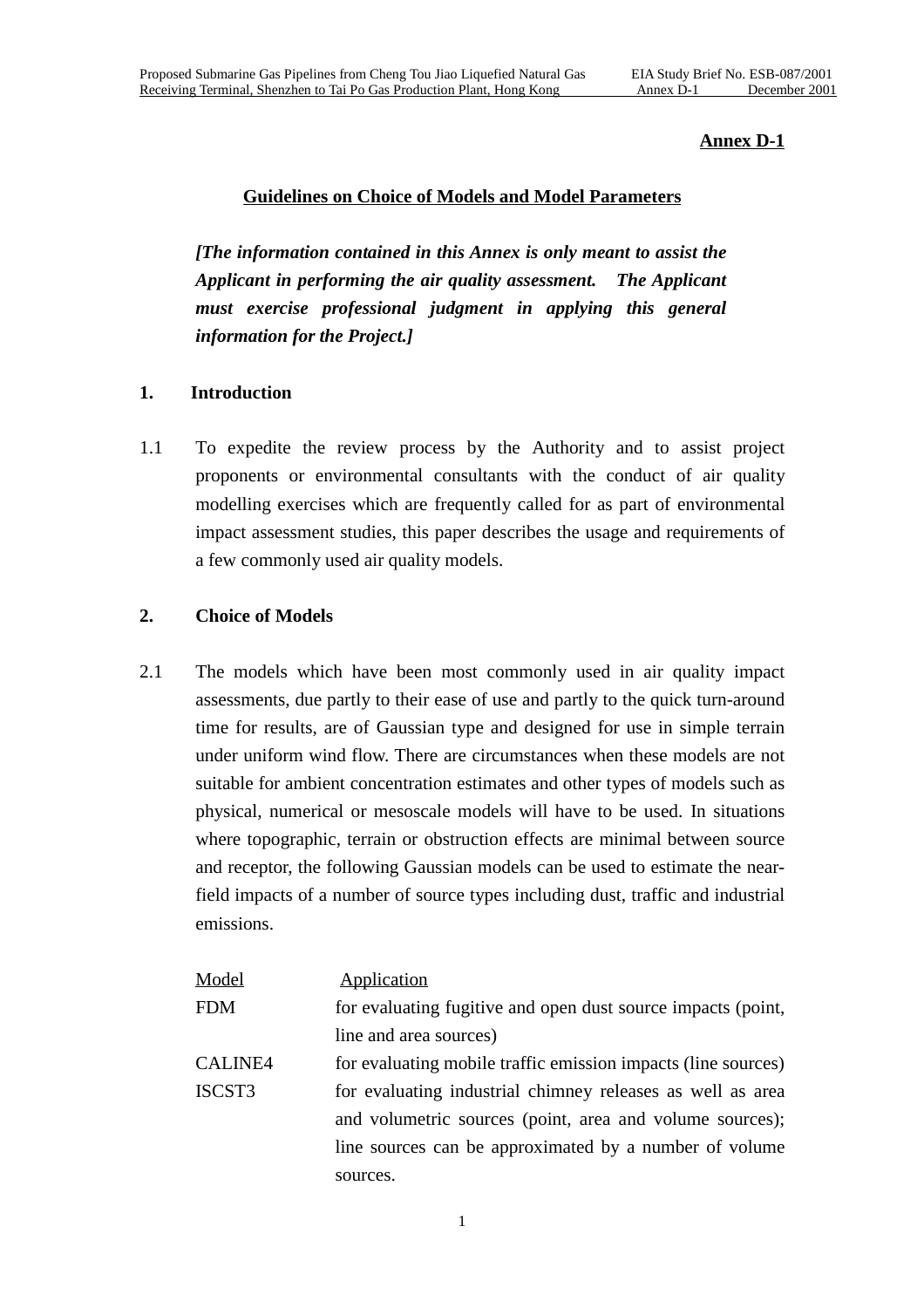These frequently used models are also referred to as Schedule 1 models (see attached list).

- 2.2 Note that both FDM and CALINE4 have a height limit on elevated sources (20 m and 10m, respectively). Source of elevation above these limits will have to be modelled using the ISCST3 model or suitable alternative models. In using the latter, reference should be made to the 'Guidelines on the Use of Alternative Computer Models in Air Quality Assessment'.
- 2.3 The models can be used to estimate both short-term (hourly and daily average) and long-term (annual average) ambient concentrations of air pollutants. The model results, obtained using appropriate model parameters (refer to Section 3) and assumptions, allow direct comparison with the relevant air quality standards such as the Air Quality Objectives (AQOs) for the relevant pollutant and time averaging period.

## **3. Model Input Requirements**

## 3.1 Meteorological Data

- 3.1.1 At least 1 year of recent meteorological data (including wind speed, wind direction, stability class, ambient temperature and mixing height) from a weather station either closest to or having similar characteristics as the study site should be used to determine the highest short-term (hourly, daily) and long-term (annual) impacts at identified air sensitive receivers in that period. The amount of valid data for the period should be no less than 90 percent.
- 3.1.2 Alternatively, the meteorological conditions as listed below can be used to examine the worst case short-term impacts:

## Day time:

stability class D; wind speed 1 m/s (at 10m height); worst-case wind angle; mixing height 500 m

## Night time:

stability class F; wind speed 1 m/s (at 10m height); worst case wind angle; mixing height 500 m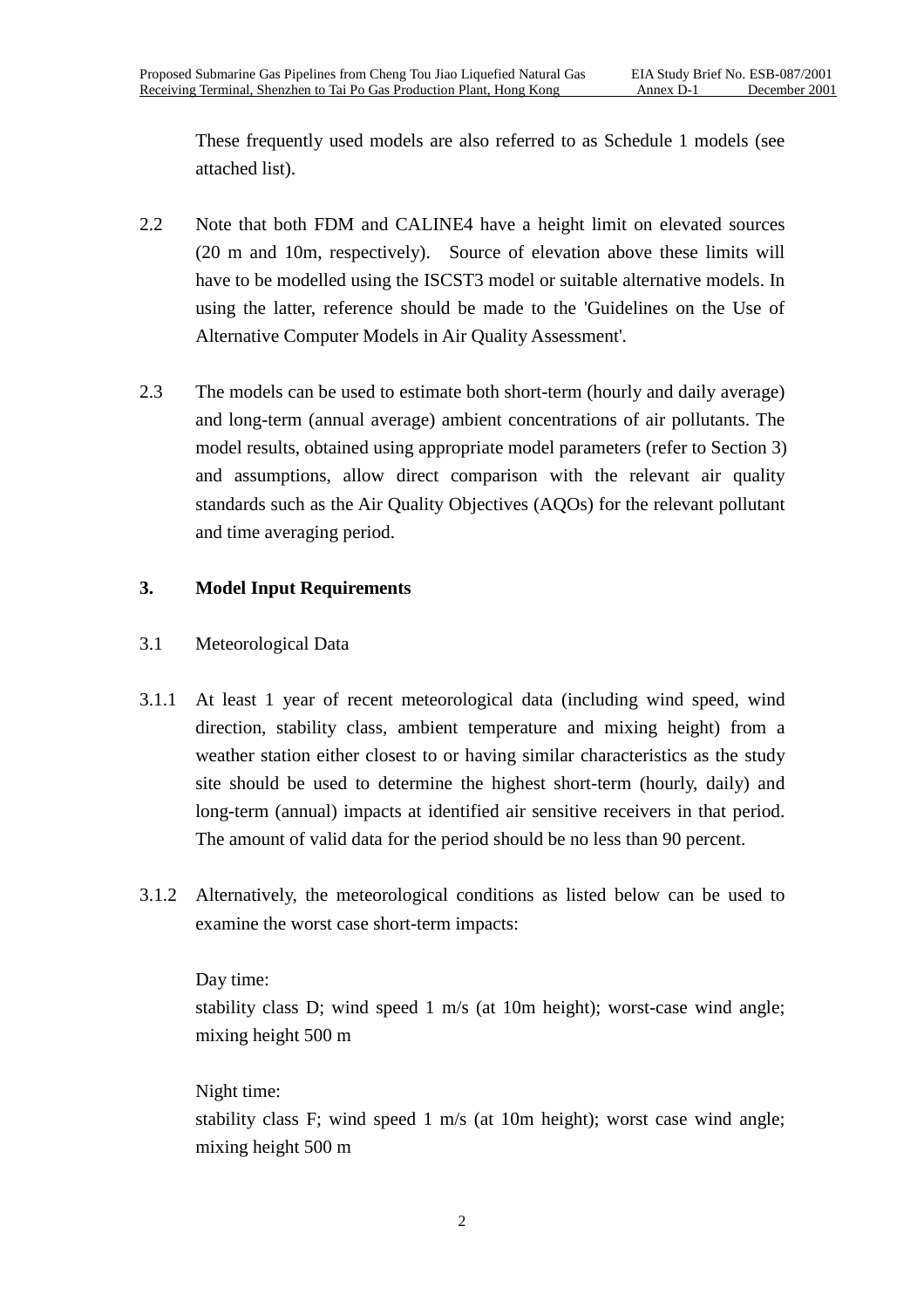This is a common practice with using the CALINE4 model due to its inability to handle lengthy data set.

- 3.1.3 For situations where, for example, (i) the model (such as CALINE4) does not allow easy handling of one full year of meteorological data; or (ii) model run time is a concern, the followings can be adopted in order to determine the daily and annual average impacts:
	- (i) perform a frequency occurrence analysis of one year of meteorological data to determine the actual wind speed (to the nearest unit of m/s), wind direction (to the nearest  $10^{\circ}$ ) and stability (classes A to F) combinations and their frequency of occurrence;
	- (ii) determine the short term hourly impact under all of the identified wind speed, wind direction and stability combinations; and
	- (iii) apply the frequency data with the short term results to determine the long term (daily / annual) impacts.

Apart from the above, any alternative approach that will capture the worst possible impact values (both short term and long term) may also be considered.

- 3.1.4 Note that the anemometer height (relative to a datum same for the sources and receptors) at which wind speed measurements were taken at a selected station should be correctly entered in the model. These measuring positions can vary greatly from station to station and the vertical wind profile employed in the model can be grossly distorted from the real case if incorrect anemometer height is used. This will lead to unreliable concentration estimates.
- 3.1.5 An additional parameter, namely, the standard deviation of wind direction,  $\sigma_{\Theta}$ , needs to be provided as input to the CALINE4 model. Typical values of  $\sigma_{\Theta}$  range from 12° for rural areas to 24° for highly urbanised areas under 'D' class stability. For semi-rural such as new development areas, 18° is more appropriate under the same stability condition. The following reference can be consulted for typical ranges of standard deviation of wind direction under different stability categories and surface roughness conditions.

*Ref.(1): Guideline On Air Quality Models (Revised), EPA-450/2-78-027R, United States Environmental Protection Agency, July 1986.*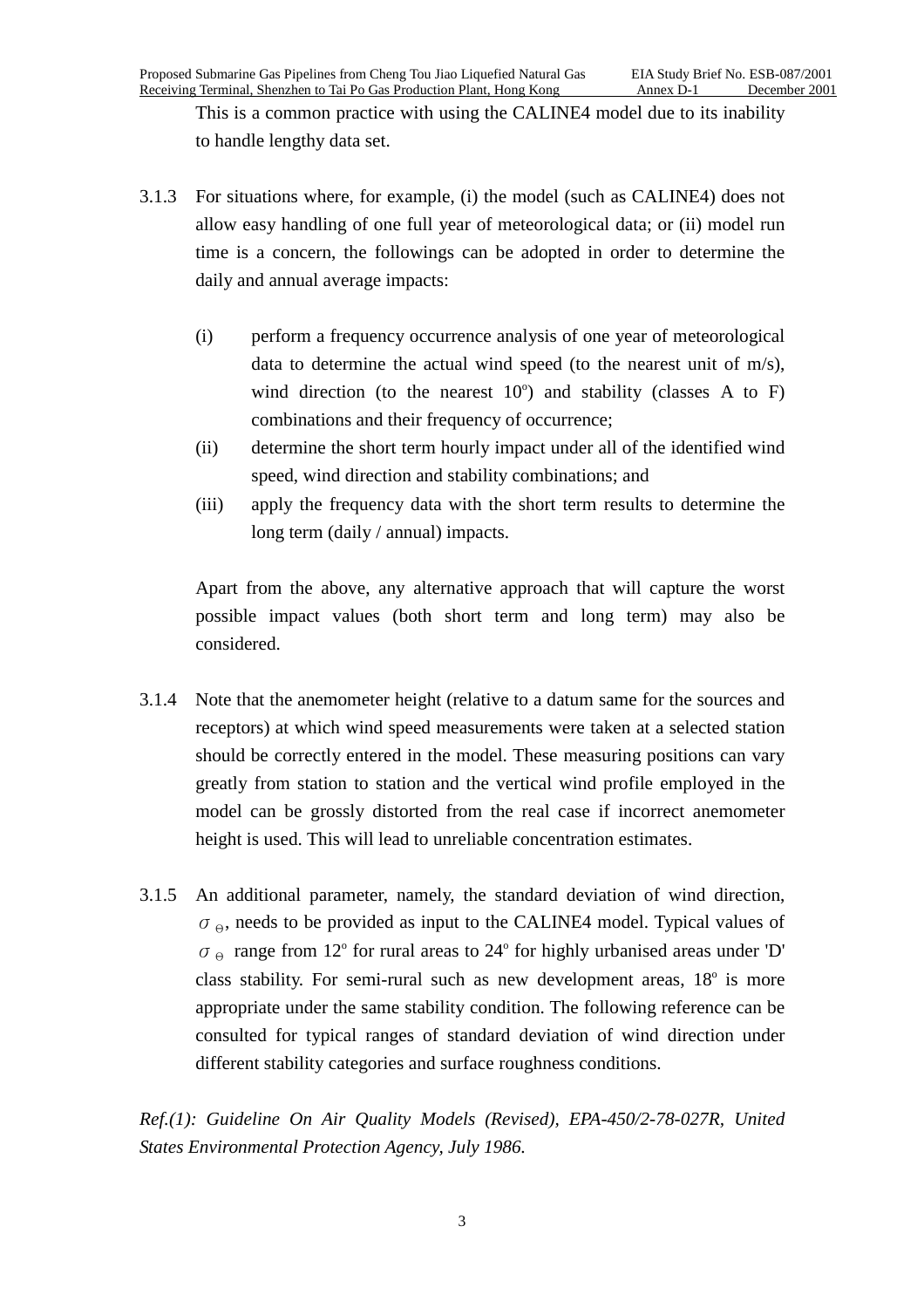#### 3.2 Emission Sources

All the identified sources relevant to a process plant or a study site should be entered in the model and the emission estimated based on emission factors compiled in the AP-42 (Ref. 2) or other suitable references. The relevant sections of AP-42 and any parameters or assumptions used in deriving the emission rates (in units g/s, g/s/m or g/s/m2) as required by the model should be clearly stated for verification. The physical dimensions, location, release height and any other emission characteristics such as efflux conditions and emission pattern of the sources input to the model should also correspond to site data.

If the emission of a source varies with wind speed, the wind speed-dependent factor should be entered.

*Ref.(2): Compilation of Air Pollutant Emission Factors, AP-42, 5<sup>th</sup>Edition, United States Environmental Protection Agency, January 1995.*

## 3.3 Urban/Rural Classification

Emission sources may be located in a variety of settings. For modelling purposes these are classed as either rural or urban so as to reflect the enhanced mixing that occurs over urban areas due to the presence of buildings and urban heat effects. The selection of either rural or urban dispersion coefficients in a specific application should follow a land use classification procedure. If the land use types including industrial, commercial and residential uses account for 50% or more of an area within 3 km radius from the source, the site is classified as urban; otherwise, it is classed as rural.

## 3.4 Surface Roughness Height

This parameter is closely related to the land use characteristics of a study area and associated with the roughness element height. As a first approximation, the surface roughness can be estimated as 3 to 10 percent of the average height of physical structures. Typical values used for urban and new development areas are 370 cm and 100 cm, respectively.

#### 3.5 Receptors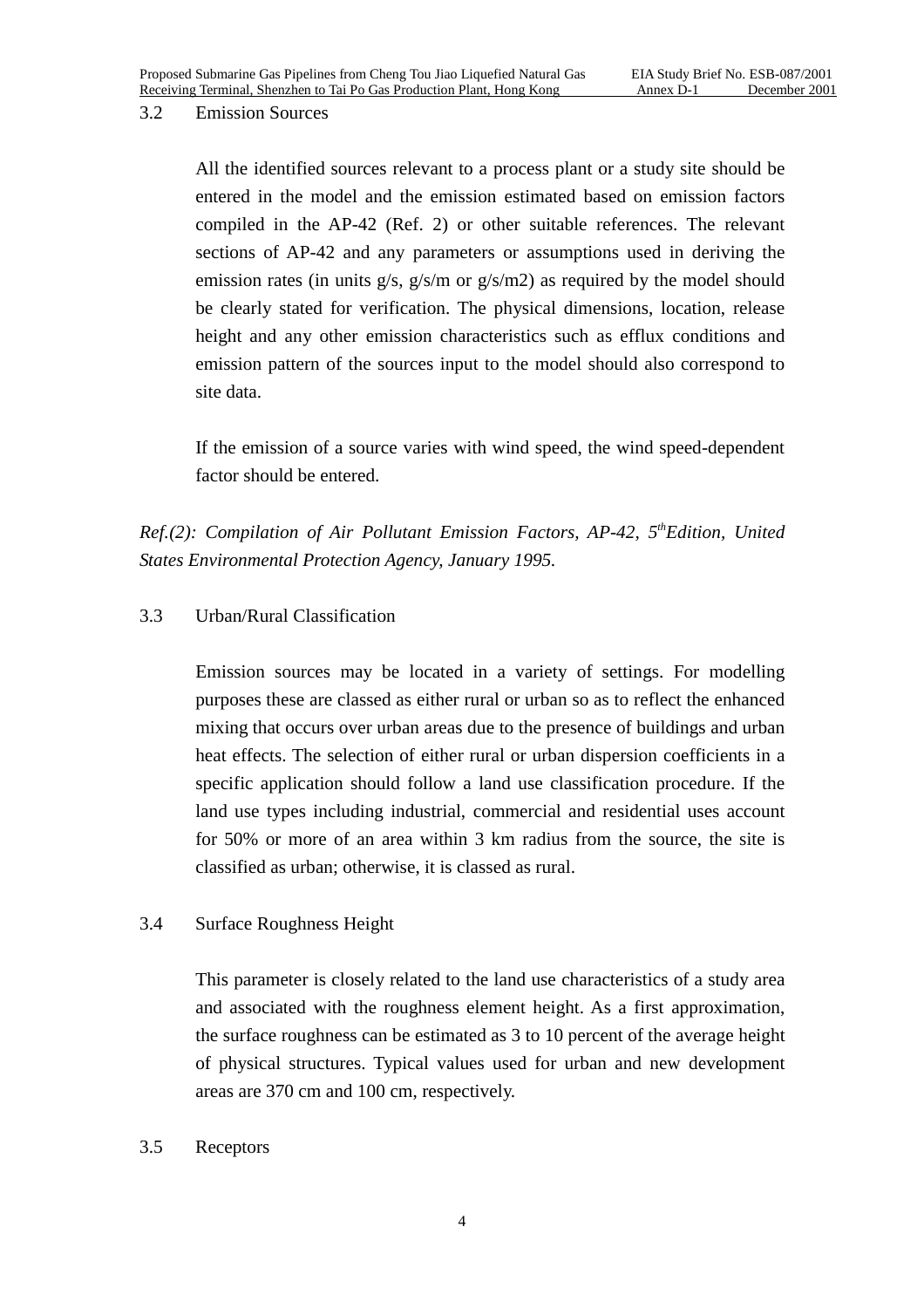These include discrete receptors representing all the identified air sensitive receivers at their appropriate locations and elevations and any other discrete or grid receptors for supplementary information. A receptor grid, whether Cartesian or Polar, may be used to generate results for contour outputs.

#### 3.6 Particle Size Classes

In evaluating the impacts of dust-emitting activities, suitable dust size categories relevant to the dust sources concerned with reasonable breakdown in TSP (< 30  $\mu$  m) and RSP (< 10  $\mu$  m) compositions should be used.

## $3.7$  NO<sub>2</sub> to NO<sub>x</sub> Ratio

The conversion of  $NO<sub>x</sub>$  to  $NO<sub>2</sub>$  is a result of a series of complex photochemical reactions and has implications on the prediction of near field impacts of traffic emissions. Until further data are available, three approaches are currently acceptable in the determination of  $NO<sub>2</sub>$ :

- (a) Ambient Ratio Method (ARM) assuming 20% of  $NO<sub>x</sub>$  to be  $NO<sub>2</sub>$ ; or
- (b) Discrete Parcel Method (DPM, available in the CALINE4 model); or
- (c) Ozone Limiting Method (OLM) assuming the tailpipe  $NO<sub>2</sub>$  emission to be 7.5% of NO<sub>y</sub> and the background ozone concentration to be in the range of 57 to 68  $\mu$  g/m3 depending on the land use type (see also the EPD reference paper 'Guidelines on Assessing the 'TOTAL' Air Quality Impacts').

#### 3.8 Odour Impact

In assessing odour impacts, a much shorter time-averaging period of 5 seconds is required due to the shorter exposure period tolerable by human receptors. Conversion of model computed hourly average results to 5-second values is therefore necessary to enable comparison against recommended standard. The hourly concentration is first converted to 3-minute average value according to a power law relationship which is stability dependent (Ref. 3) and a result of the statistical nature of atmospheric turbulence. Another conversion factor (10 for unstable conditions and 5 for neutral to stable conditions) is then applied to convert the 3-minute average to 5-second average (Ref. 4). In summary, to convert the hourly results to 5-second averages, the following factors can be applied:

Stability Category 1-hour to 5-sec Conversion Factor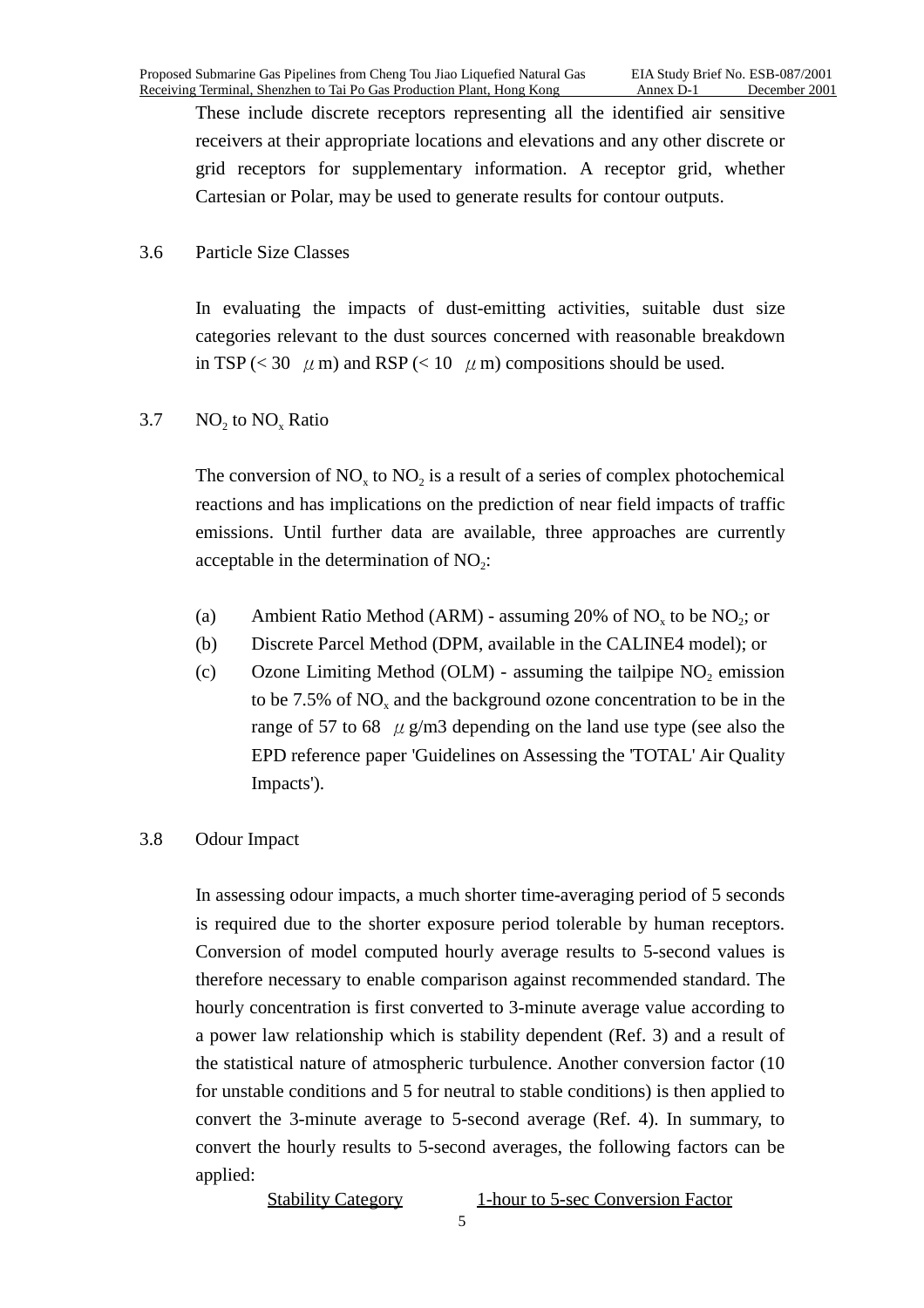| $1 \omega$ further one of the control of the state $1 \omega$ is $1 \omega$ |    |
|-----------------------------------------------------------------------------|----|
| A & B                                                                       |    |
| €                                                                           | 27 |
| Ð                                                                           |    |

Under 'D' class stability, the 5-second concentration is approximately 10 times the hourly average result. Note, however, that the combined use of such conversion factors together with the ISCST results may not be suitable for assessing the extreme close-up impacts of odour sources.

*Ref.(3): Richard A. Duffee, Martha A. O' Brien and Ned Ostojic, 'Odor Modeling - Why and How', Recent Developments and Current Practices in Odor Regulations, Controls and Technology, Air & Waste Management Association, 1991.*

*Ref.(4): A.W.C. Keddie, 'Dispersion of Odours', Odour Control - A Concise Guide, Warren Spring Laboratory, 1980.*

#### 3.9 Plume Rise Options

The ISCST3 model provides by default a list of the U.S. regulatory options for concentration calculations. These are all applicable to the Hong Kong situations except for the 'Final Plume Rise' option. As the distance between sources and receptors are generally fairly close, the non-regulatory option of 'Gradual Plume Rise' should be used instead to give more accurate estimate of near-field impacts due to plume emission. However, the 'Final Plume Rise' option may still be used for assessing the impacts of distant sources.

#### 3.10 Portal Emissions

These include traffic emissions from tunnel portals and any other similar openings and are generally modelled as volume sources according to the PIARC 91 (or more up-to-date version) recommendations (Ref. 5, section III.2). For emissions arising from underpasses or any horizontal openings of the like, these are treated as area or point sources depending on the source physical dimensions. In all these situations, the ISCST3 model or more sophisticated models will have to be used instead of the CALINE4 model. In the case of portal emissions with significant horizontal exit velocity which cannot be handled by the ISCST3 model, the impacts may be estimated by the TOP model (Ref. 6) or any other suitable models subject to prior agreement with EPD. The EPD's 'Guidelines on the Use of Alternative Computer Models in Air Quality Assessment' should also be referred to.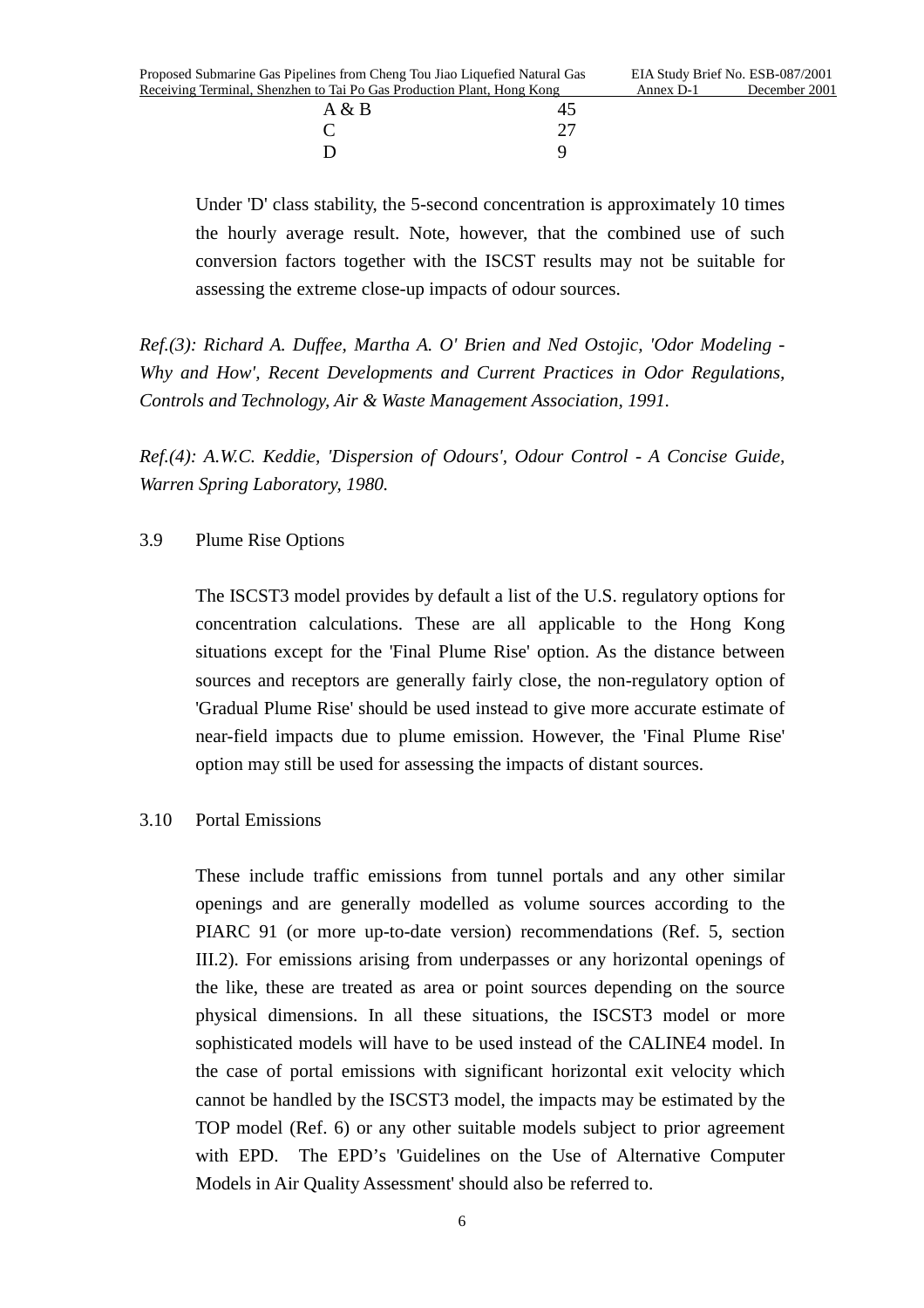*Ref.(5): XIXth World Road Congress Report, Permanent International Association of Road Congresses (PIARC), 1991.*

*Ref.(6): N. Ukegunchi, H. Okamoto and Y. Ide "Prediction of vehicular emission pollution around a tunnel mouth", Proceedings 4th International Clean Air Congress, pp. 205-207, Tokyo, 1977.*

## 3.11 Background Concentrations

Background concentrations are required to account for far-field sources which cannot be estimated by the model. These values, to be used in conjunction with model results for assessing the total impacts, should be based on long term average of monitoring data at location representative of the study site. Reference to EPD reference paper 'Guidelines on Assessing the 'TOTAL' Air Quality Impacts' for further information.

## 3.12 Output

The highest short-term and long-term averages of pollutant concentrations at prescribed receptor locations are output by the model and to be compared against the relevant air quality standards specified for the relevant pollutant. Contours of pollutant concentration are also required for indicating the general impacts of emissions over a study area.

Copies of model files in electronic format should also be provided for EPD's reference.

------------------------------------------------------------------------------------------------------